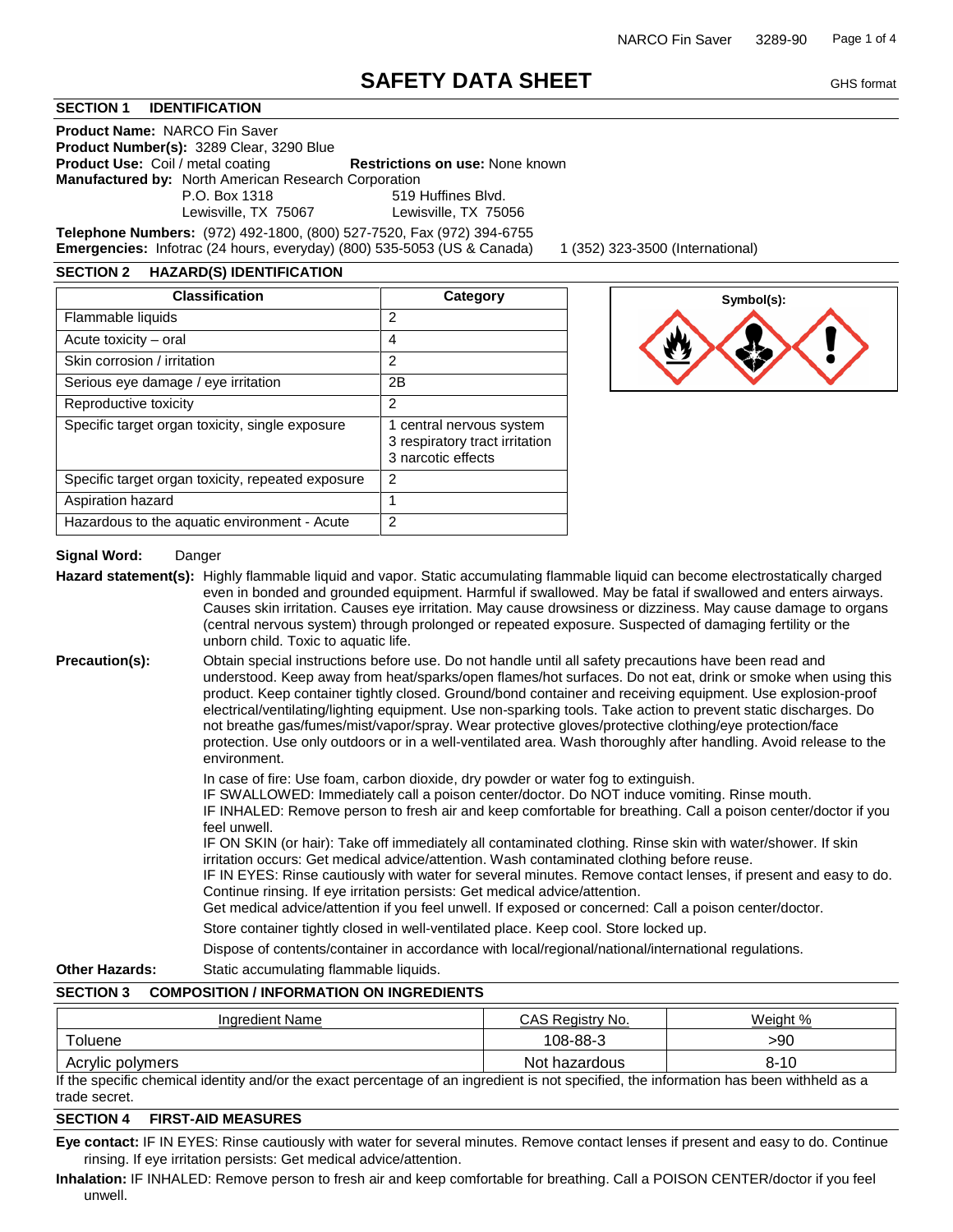**Skin contact:** IF ON SKIN (or hair): Remove/Take off immediately all contaminated clothing. Rinse skin with water/shower. If skin irritation occurs: Get medical advice/attention. Wash contaminated clothing before reuse.

**Ingestion:** IF SWALLOWED: Immediately call a poison center/doctor. Do NOT induce vomiting. Rinse mouth.

**Most important symptoms/effects:** Irritation. Drowsiness and dizziness. Prolonged exposure may cause chronic effects.

#### **Indication of immediate medical attention and special treatment needed, if necessary:**

**Notes to physician:** Treat symptomatically.

**Specific treatments:** Show this safety data sheet to the doctor in attendance.

## **SECTION 5 FIRE-FIGHTING MEASURES**

#### **Suitable (and unsuitable) extinguishing media:**

Water spray. Water fog. Foam. Dry chemical powder. Carbon dioxide (CO2). Do not use a solid water stream as it may scatter and spread fire.

#### **Specific hazards arising from the chemical:**

Vapor may cause flash fire. Vapors can flow along surfaces to distant ignition source and flash back. Sensitive to static discharge. **Special protective equipment for fire-fighters:** Use appropriate equipment for surrounding fire.

#### **SECTION 6 ACCIDENTAL RELEASE MEASURES**

**Personal precaution, protective equipment and emergency procedures:** Keep unnecessary personnel away. ELIMINATE all ignition sources (no smoking, flares, sparks or flames in immediate area). Extinguish all flames in the vicinity. Keep combustibles (wood, paper, oil, etc.) away from spilled material. Keep upwind. Keep out of low areas. Ventilate closed spaces before entering. Do not touch damaged containers or spilled material unless wearing appropriate protective clothing. See Section 8 of the SDS for Personal Protective Equipment.

#### **Methods and materials for containment and cleaning-up:**

Large Spills: Stop the flow of material, if this is without risk. Dike the spilled material, where this is possible.

Small Spills: Use a non-combustible material like vermiculite, sand or earth to soak up the product and place into a container for later disposal. Cover with plastic sheet to prevent spreading. Collect spillage. Following product recovery, flush area with water. Prevent product from entering drains. Do not allow material to contaminate ground water system. Clean surface thoroughly to remove residual contamination. Wipe up with absorbent material (e.g. cloth, fleece).

Prevent entry into waterways, sewers, basements or confined areas. Stop leak if you can do so without risk. This material is a water pollutant and should be prevented from contaminating soil or from entering sewage and drainage systems and bodies of water. Dike the spilled material, where this is possible. Eliminate all ignition sources (no smoking, flares, sparks, or flames in immediate area). Absorb spill with vermiculite or other inert material, then place in a container for chemical waste. Clean surface thoroughly to remove residual contamination. Should not be released into the environment. Do not allow material to contaminate ground water system. Prevent product from entering drains.

## **SECTION 7 HANDLING AND STORAGE**

**Precautions for safe handling:** Eliminate sources of ignition. Avoid spark promoters. Ground/bond container and equipment. These alone may be insufficient to remove static electricity. Wear personal protective equipment. Do not breathe gas/fumes/vapor/spray. Avoid contact with eyes, skin, and clothing. Do not taste or swallow. Avoid prolonged exposure. Use only with adequate ventilation. Wash thoroughly after handling. The product is extremely flammable, and explosive vapor/air mixtures may be formed even at normal room temperatures. DO NOT handle, store or open near an open flame, sources of heat or sources of ignition. Protect material from direct sunlight. Take precautionary measures against static discharges. All equipment used when handling the product must be grounded. Use non-sparking tools and explosion-proof equipment. When using, do not eat, drink or smoke. Avoid release to the environment.

**Conditions for safe storage, including any incompatibilities:** KEEP OUT OF REACH OF CHILDREN. Store locked up. Keep tightly closed in original container. Flammable liquid storage. Do not handle or store near an open flame, heat or other sources of ignition. This material can accumulate static charge which may cause spark and become an ignition source. The pressure in sealed containers can increase under the influence of heat. Keep container tightly closed in a cool, well-ventilated place. Keep away from food, drink and animal feedingstuffs.

#### **SECTION 8 EXPOSURE CONTROLS / PERSONAL PROTECTION**

| Chemical name | <u>CAS</u> | OSHA PEL                         | <b>ACGIH TLV</b> | <b>NIOSH REL</b>                                                          |
|---------------|------------|----------------------------------|------------------|---------------------------------------------------------------------------|
| Toluene       | 108-88-3   | TWA: 200 ppm<br>Ceiling: 300 ppm | TWA: 20 ppm      | TWA: 375 mg/m <sup>3</sup> 100 ppm<br>STEL: 560 mg/m <sup>3</sup> 150 ppm |

**Appropriate engineering controls:** Provide adequate general and local exhaust ventilation. Use process enclosures, local exhaust ventilation, or other engineering controls to control airborne levels below recommended exposure limits. Use explosion-proof equipment.

#### **Individual protection measures (PPE):**

Consult supervisor for special handling instructions. Avoid contact with eyes. Avoid contact with skin. Keep away from food and drink. Wash hands before breaks and immediately after handling the product. Provide eyewash station and safety shower. Handle in accordance with good industrial hygiene and safety practice.

**Eye protection:** Chemical Wear safety glasses. If splash potential exists, wear full face shield or chemical goggles. **Hand protection:** Wear suitable protective gloves.

**Skin and body protection:** If major exposure is possible, wear suitable protective clothing and footwear.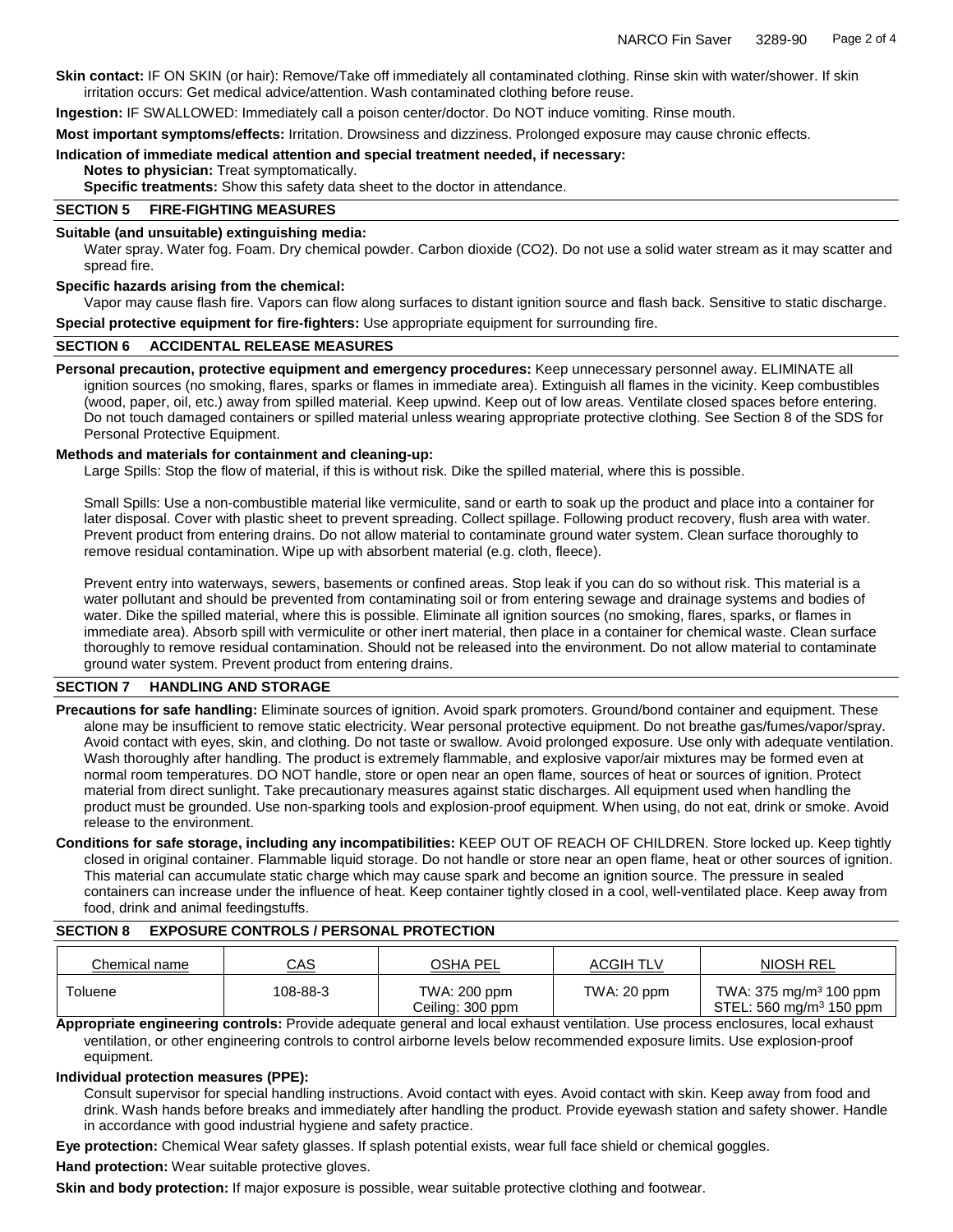**Respiratory Protection:** In case of insufficient ventilation, wear suitable respiratory equipment. A respiratory protection program that meets OSHA's 29 CFR 1910.134 and ANSI Z88.2 requirements must be implemented whenever workplace conditions warrant use of a respirator.

| Appearance                                    | Blue or Clear liquid       | U/L flammability or explosive limits   | Flam $L - 1.2%$<br>Flam $U - 7.1%$ |
|-----------------------------------------------|----------------------------|----------------------------------------|------------------------------------|
| Odor                                          | Sweet / Pungent            | Vapor pressure                         | Not determined                     |
| Odor threshold                                | Not determined             |                                        | 3.14                               |
| pH                                            | Not applicable             | Relative density (specific gravity)    | Not determined                     |
| Melting point/freezing point<br>42°F (5.56°C) |                            | Solubility(ies)                        | Very slightly<br>soluble           |
| Initial boiling point and boiling range       | 230°F (110°C)              | Partition coefficient: n-octanol/water | Not determined                     |
| Flash point                                   | 40°F (4.8°C) closed cup    | Auto-ignition temperature              | 996°F (535°C)                      |
| Evaporation rate                              | 2 (n-butyl acetate = $1$ ) | Decomposition temperature              | Not determined                     |
| Flammability (solid, gas)                     | Not determined             | Viscosity                              | Not determined                     |

## **SECTION 9 PHYSICAL AND CHEMICAL PROPERTIES**

## **SECTION 10 STABILITY AND REACTIVITY**

**Reactivity:** Stable under normal conditions.

**Chemical stability:** Stable under normal temperature conditions and recommended use.

**Possibility of hazardous reactions:** Hazardous polymerization does not occur.

**Conditions to Avoid:** Heat, flames and sparks. Ignition sources. Contact with incompatible materials. Do not pressurize, cut, weld, braze, solder, drill, grind or expose empty containers to heat, flame, sparks, static electricity, or other sources of ignition; they may explode and cause injury or death.

**Incompatible materials:** Strong oxidizing agents. Reducing agents. Acids. Alkalis.

**Hazardous decomposition products:** No hazardous decomposition products are known.

## **SECTION 11 TOXICOLOGICAL INFORMATION**

## **Information on likely routes of exposure:**

**Ingestion:** Harmful if swallowed. May be fatal if swallowed and enters airways.

**Inhalation:** May cause drowsiness or dizziness. May cause damage to organs (Central nervous system) through prolonged or repeated exposure.

**Eye contact:** Causes eye irritation.

**Skin contact:** Causes skin irritation.

**Symptoms related to the physical, chemical and toxicological characteristics:** Irritation. Drowsiness and dizziness. May cause damage to organs (Central nervous system) through prolonged or repeated exposure.

## **Numerical measure of toxicity, component information:**

| Chemical name | CAS      | Oral LD <sub>50</sub> | Dermal $LD_{50}$      | Inhalation $LC_{50}$                  |
|---------------|----------|-----------------------|-----------------------|---------------------------------------|
| Toluene       | 108-88-3 | 636 mg/kg (rat)       | ml/kg (rabbit)<br>14. | 49,000 mg/m <sup>3</sup> .<br>4 hours |

**Acute toxicity:** Harmful if swallowed - may enter lungs if swallowed or vomited.

**Skin corrosion/irritation:** Causes skin irritation.

**Serious eye damage/irritation:** Causes eye irritation.

**Respiratory sensitization:** Not assigned.

**Skin sensitization:** Not assigned.

**Germ cell mutagenicity:** Not assigned.

**Carcinogenicity:** This material is not classified as a carcinogen by IARC, ACGIH, NTP or OSHA.

IARC Monographs. Overall Evaluation of Carcinogenicity: Toluene (CAS 108-88-3): 3 Not classifiable as to carcinogenicity to humans.

**Reproductive Toxicity:** May damage fertility or the unborn child. Avoid contact during pregnancy/while nursing. Toluene: May adversely affect the developing fetus.

**Specific target organ toxicity, single exposure:** May cause drowsiness or dizziness.

- **Specific target organ toxicity, repeated exposure:** May cause damage to organs (central nervous system) through prolonged or repeated exposure.
- **Chronic effects:** Toluene has been reported to decrease immunological responses and cause recordable hearing loss in laboratory animals. Contains organic solvents which in case of overexposure may depress the central nervous system causing dizziness and intoxication.
- **Further information:** Abusive inhalation of toluene ("glue sniffing") has been reported to be associated with birth defects in the offspring of abusers.